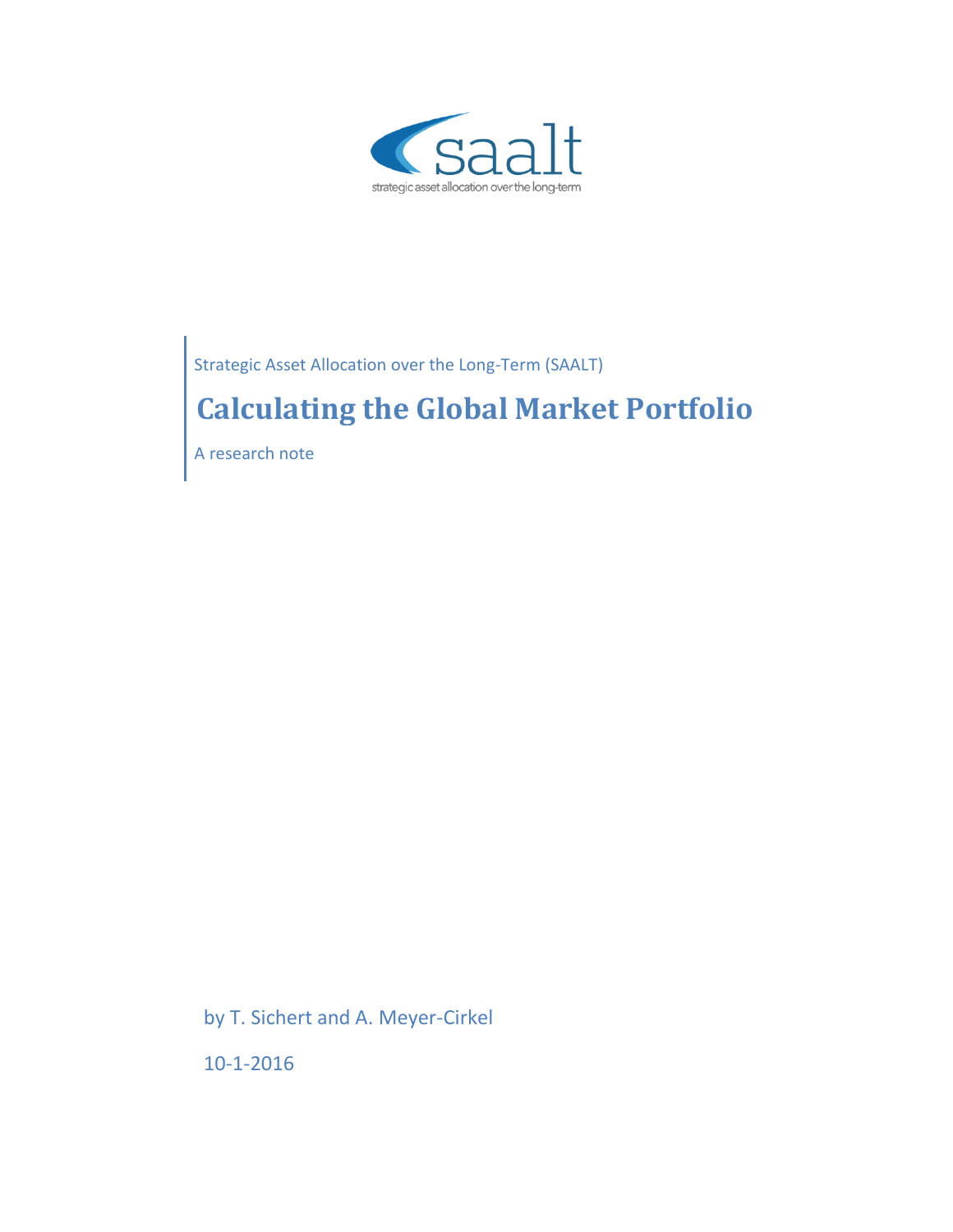## **General considerations**

This report documents the exercise of estimating the investable global market portfolio, termed empirical global market portfolio (GMP) hereafter. Given the geographic dispersion and imperfect tracking mechanisms for trading volumes on some of the asset classes, important choices have to be made regarding comprehensiveness and tractability. Among them, the granularity of the portfolio features prominently, i.e. how many different asset classes should be considered. The general goal is to obtain asset classes that are different in an economic and statistical sense. However, there is a clear trade-off between granularity and tractability. Too little granularity means aggregating very different securities in one asset class. Too high granularity produces many different asset classes that are rather similar. Furthermore, in a context of applying Black-Litterman asset allocation modelling in the steps ahead, diverging prior expectations on too fine-grained individual returns might generate false precision. It also becomes increasingly difficult to obtain reliable and consistent time series for all individual asset classes.

When setting the level of granularity, the size of the asset class as well as geographical distribution and level of development are important guiding principles. Dividing along these axis is interesting because one can clearly see the relative importance of regions in one point in time as well as shifts across time. The growing economic and financial importance of emerging Asia, for example, becomes evident across all asset classes from equity over debt to real estate markets.

The composition of the GMP has also been guided by the aim to use it as starting point for SAALT's own portfolio, having the same asset classes but different weights. Within a framework and spirit of Black-Litterman, the calculated weights of the empirical GMP, together with the historic variances and covariances of the individual securities, allow backing out the market expected return for the portfolio components. The divergence in expectations of return by SAALT's Investment Committee (IC) members are then fed the same Black-Litterman framework so as to readjust the GMP's weights accordingly.

## **Benchmarking against similar exercises**

Two relatively recent studies that also calculate the global market portfolio are Doeswijk et. al. (2014) and Hewitt EnnisKnupp (2014). They will serve here as benchmarks, particularly for comparison among the broad sizes of individual asset classes. As shown in Table 1, Doeswijk et. al. (2014) have opted for a less fine-grained approach. In the paper they do not apply any regional differentiation, besides the division between developed and emerging debt. Furthermore, they do not include commodities or other real goods, which are often looked at in the context of asset allocation. The research report of Hewitt EnnisKnupp (2014) has a much higher degree of differentiation between asset classes; but it rather segments by levels of economic development and less so in terms of geographical distribution. It also includes some asset classes that are excluded in our own exercise because of their rather small size, or due to the difficulty of access for a standard retail investor, or both.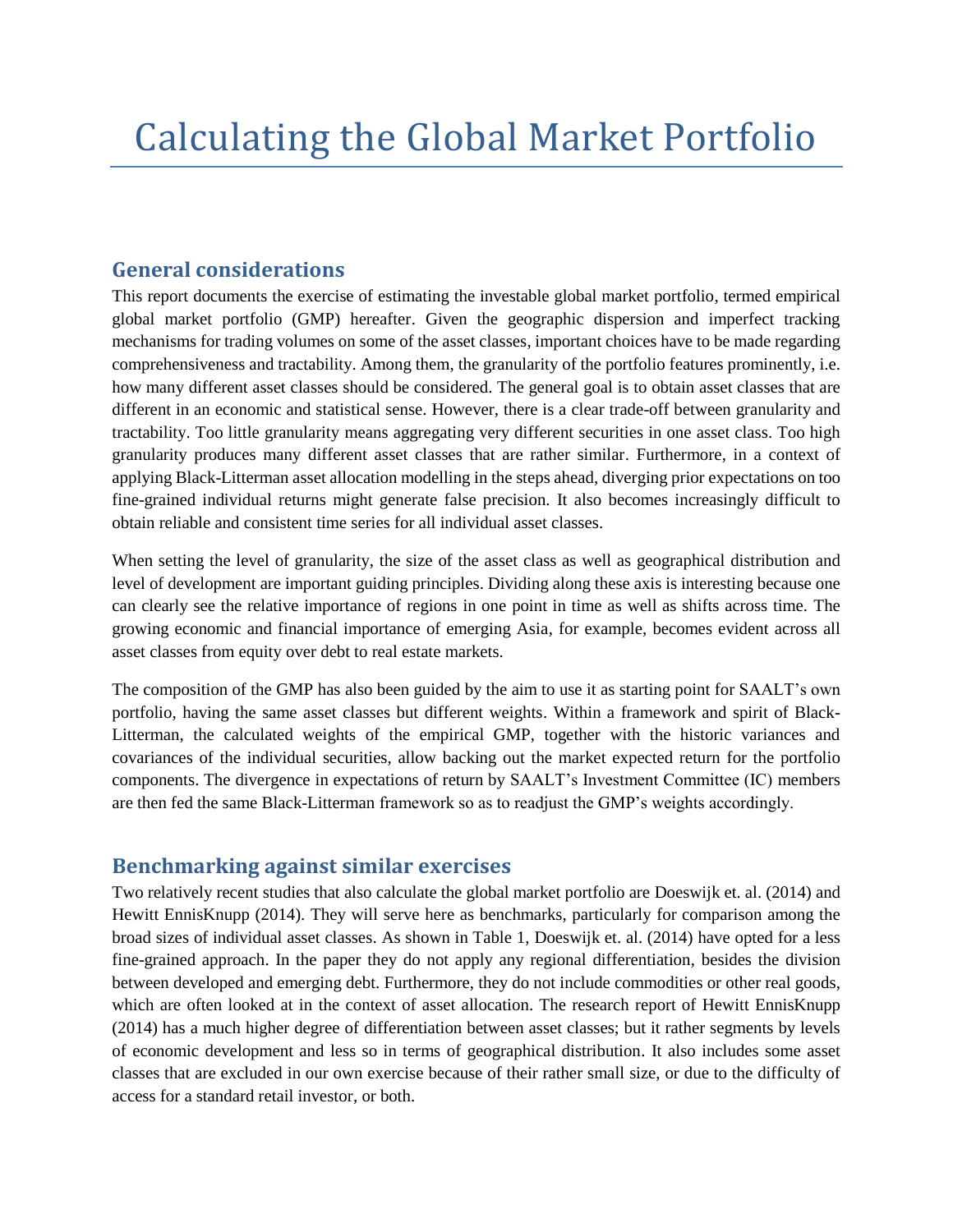#### **Table1: Asset classes considered**

| <b>SAALT</b>            |                                             | <b>Hewitt</b> EnnisKnupp<br>(2014) | <b>Asset classes in Doeswijk</b><br>et. al. (2014) |
|-------------------------|---------------------------------------------|------------------------------------|----------------------------------------------------|
| Adv. Markets Equity     | - N America                                 | U.S. Equity ex REITs               |                                                    |
|                         | - Europe                                    |                                    |                                                    |
|                         | - Asia Pacific                              | Non-U.S. equity                    |                                                    |
|                         |                                             | (Developed) ex REITs               |                                                    |
| <b>EM Equity</b>        | - Americas                                  |                                    | Equities (globally,                                |
|                         | - Europe, Middle East                       | <b>Emerging Markets</b>            | including emerging and                             |
|                         | and Africa                                  | equity ex REITs                    | advanced)                                          |
|                         | - Asia Pacific                              |                                    |                                                    |
|                         |                                             |                                    |                                                    |
| <b>Frontier Markets</b> | - All available                             | <b>Frontier Markets</b>            |                                                    |
|                         |                                             | equity ex REITs                    |                                                    |
| Private Equity          | - Global                                    | Private Equity                     |                                                    |
|                         |                                             | Private (unlisted)                 | Private equity                                     |
| Debt Markets            |                                             | Infrastructure<br>U.S. Bonds       |                                                    |
|                         | - US aggregate index<br>- Canada broad bond | (Investment Grade)                 | Government bonds                                   |
|                         | index                                       |                                    | (developed)                                        |
|                         |                                             |                                    |                                                    |
|                         | - Pan-European                              | Non-U.S. bonds                     | Emerging market debt                               |
|                         | aggregate index                             | (developed)                        |                                                    |
|                         |                                             |                                    |                                                    |
|                         | - LATAM index                               | <b>Emerging Market</b>             |                                                    |
|                         |                                             | bonds (sovereign;                  |                                                    |
|                         | - Asia-Pacific                              | USD)                               | Investment-grade credit                            |
|                         | aggregate index                             |                                    |                                                    |
|                         |                                             | EM bonds (corporate;<br>USD)       |                                                    |
|                         | - Global high yield                         | High yield bonds                   | High yield bonds                                   |
|                         | Index                                       |                                    |                                                    |
|                         |                                             | <b>Bank loans</b>                  |                                                    |
|                         | - World inflation-<br>linked index          | Inflation-linked bonds             | Inflation-linked bonds                             |
|                         |                                             | Insurance-linked                   |                                                    |
|                         |                                             | securities                         |                                                    |
| <b>Real Estate</b>      | - North America                             | Private real estate debt           |                                                    |
|                         | - Europe                                    | Private real estate                |                                                    |
|                         | - Asia Pacific                              | Equity                             | Real estate                                        |
|                         |                                             | Public real estate                 |                                                    |
|                         |                                             | equity                             |                                                    |
| <b>Other Real Goods</b> | - Timber & forestry                         | Timberland                         |                                                    |
| Commodities             | - Oil & gas, metals,                        | Commodities                        |                                                    |
|                         | agribusiness                                |                                    |                                                    |
|                         |                                             | Money Market/cash                  |                                                    |
|                         |                                             | equivalents                        |                                                    |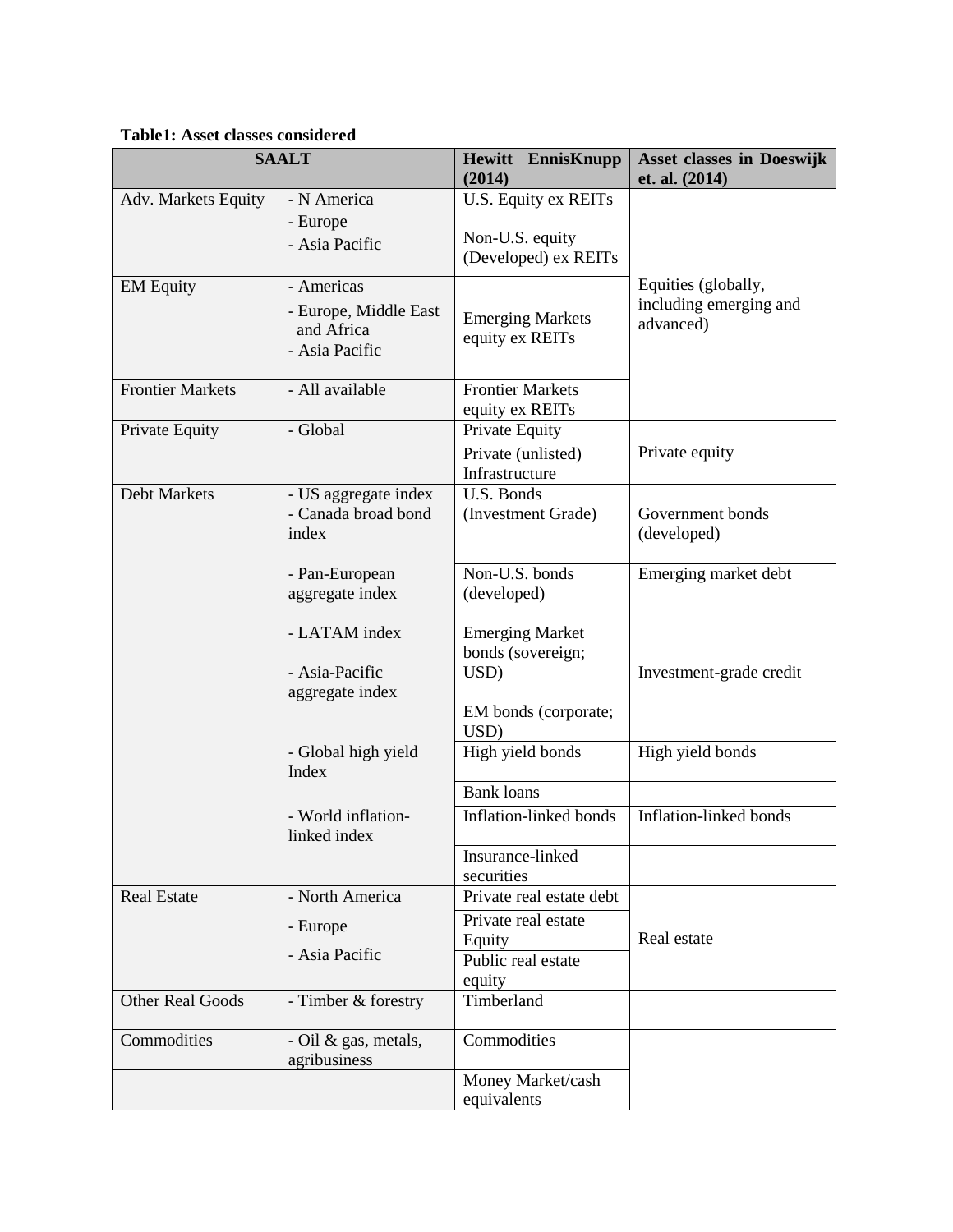## **Timespan and index families**

The choice of historic coverage and index products was guided by data availability and consistency of results. The timespan analysed starts in 2006 and ends in September 2016. While many of the used indices and security prices would also be available for a longer time period, some regional equity indices actually have a later starting date and therefore need to be extrapolated back. Hence, in order to avoid additional index transformations and lack of comparability between asset class sizes, the cut-off date was set about ten years in the past. The reason for resorting to index based asset classification and coverage was the need to guarantee comparability of data across asset classes, regions, and time. Having that in mind, we have tried to restrict the usage of index families to the same provider, which allowed to segregate and compare, and therefore it provided a simple way to exclude overlaps in data aggregation. For equity market disaggregation we have resorted to the indices provided by MSCI, which allow a sufficiently granular and consistent breakdown between levels of development and regions<sup>1</sup>. The most comprehensive and detailed breakdown of the global bond market is provided by Barclays Capital<sup>2</sup>. Nonetheless, in order to guarantee the inclusion of Latin America, we have also used an index from the JP Morgan Bond EM index family.

While using index families' results in the listed advantages of internal consistency, it comes at a price. That price is the dependence on the inclusion criteria for individual securities, the accuracy and diligence in covering the breadth of the named asset class by an independent provider. One example to illustrate this point is to look at the aggregate Asia-Pacific bond market. We have used the *Asian-Pacific Aggregate Index<sup>3</sup>* from Barclays, which excludes securities such as:

- Contingent capital securities, including traditional CoCos and contingent write-down securities, with explicit capital ratio or solvency/balance sheet-based triggers
- Privately placed and retail Japanese government bonds (JGB), including "Shin-madohan" issuance (as of April 1, 2014)
- Bonds with equity type features (eg, warrants, convertibles, preferreds)
- Inflation-linked bonds, floating-rate issues
- Structured notes, pass-through certificates
- Illiquid securities with no available internal or third-party pricing source

The exclusion of many of the listed securities is reasonable in the context of our exercise, e.g. inflation linked bonds are aggregated in a separate category. Nonetheless, when comparing the overall total nominal size of the estimated market, it becomes evident that large differences exist depending on the source of data. While the Barclays index calculates total bond market capitalization to stand at around 8.3 trillion US Dollars, the estimates from the Asian Development Bank (ADB) rather indicate the total nominal size to be roughly twice as large<sup>4</sup>. Three main reasons have convinced us to still continue using Barclays as the source of aggregated bond market data: 1) the unavailability of a detailed structure and documentation of securities considered by sources such as the ADB; 2) our need to have a consistent methodology to compare across

 $\overline{\phantom{a}}$ 

<sup>4</sup> For details see [https://asianbondsonline.adb.org/regional/data/bondmarket.php?code=LCY\\_in\\_USD\\_Local\\_Total](https://asianbondsonline.adb.org/regional/data/bondmarket.php?code=LCY_in_USD_Local_Total)

<sup>&</sup>lt;sup>1</sup> For details see<https://www.msci.com/market-cap-weighted-indexes>

 $2$  For details see [https://index.barcap.com/Home/Guides\\_and\\_Factsheets](https://index.barcap.com/Home/Guides_and_Factsheets)

<sup>3</sup> For details see<https://index.barcap.com/indices/action/indexDownload?id=7d64910ed89557365f426cbf5aa7b1e6>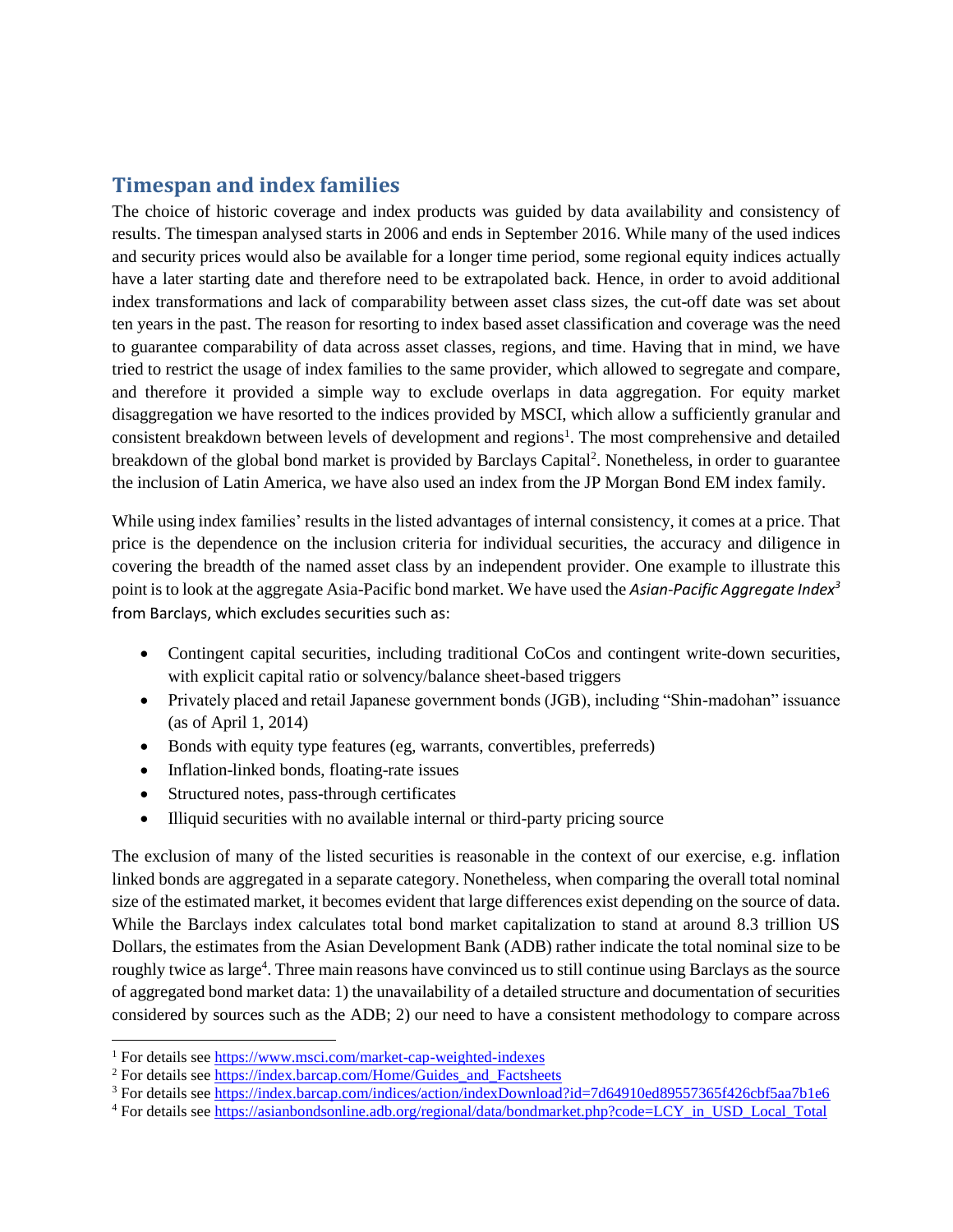regions; 3) necessity to exclude some securities such as inflation linked bonds; and 4) the ballpark similarity of the Barclays estimates to those generated by the two other studies analysed here.

## **A detailed analysis of the asset classes**

#### **Equity**

The asset class was split into developed, emerging and frontier markets, and then clustered further regionally into North America, Europe and Asia/Pacific. Frontier markets were kept on a global level, since they are still relatively small. The reasons for choosing a regional breakdown are manifold, two of the main ones being i) the broad similarity in macroeconomic and financial development patterns within these regions, and ii) the fact that financial analysts tend to report their expectations in those groups. Consequently, it is easier to apply the Black-Litterman framework since both historic as well as forecasting analysis are available.

A potential further division could have been between small and large/mid cap stocks. This used to be regarded as an important distinction, since some empirical exercises were able to show a small cap premium. The underlying theoretical argument stated that smaller companies were more volatile and less transparent, and therefore there should be a return premium to be paid to investors for this non-diversifiable risk. However, recent research shows that this premium cannot be verified throughout various stretches of time over the last 100 years.<sup>5</sup> Hence, within the strategic asset allocation debate, the small versus large cap argument has played a continuously smaller role. For the purposes of our GMP exercise we have therefore used the overall market by region, where small and large caps are bundled.

For the equity coverage of the portfolio, the MSCI indices were chosen for the reasons discussed, broad regional coverage and stage of development segmentation. The index data is obtained from Bloomberg. The MSCI indices usually exist in several types per region: a standard (without any specific ending) that contains large and mid cap companies, a small cap version, and an 'IMI' (investable market) version, which are the sum of the first two.

For Emerging Europe, Middle East and Africa (EMEA) the IMI was constructed by adding the standard and the small cap index.<sup>6</sup> Since the time series for the EMEA index starts in 2010, the European index was used for the time before. The difference is likely to be small, since the developed EMEA is the same as Europe plus Israel.<sup>7</sup> One can see from the numbers that the market capitalization of Europe and EMEA are almost the same. For both North America and developed Asia/Pacific, the IMI index exists only from 2010

 $\overline{a}$ 

<sup>5</sup> A good overview can be obtained here:

[http://ibd.morningstar.com/article/article.asp?id=631329&CN=brf295,http://ibd.morningstar.com/archive/archive.as](http://ibd.morningstar.com/article/article.asp?id=631329&CN=brf295,http://ibd.morningstar.com/archive/archive.asp?inputs=days=14;frmtId=12,%20brf295) [p?inputs=days=14;frmtId=12,%20brf295](http://ibd.morningstar.com/article/article.asp?id=631329&CN=brf295,http://ibd.morningstar.com/archive/archive.asp?inputs=days=14;frmtId=12,%20brf295) .

<sup>6</sup> For the EMEA IMI index, a market value from Bloomberg could not be obtained (while the index price could be retrieved).

 $<sup>7</sup>$  The data is correct from 2010 onwards. The error before 2010 cannot be quantified. In 2010 however, the first time</sup> both were available, the difference between the European Index and the EMEA were 100bn USD, compared to a total market capitalisation of 9.0 and 9.1 tr. USD, respectively, i.e. 1.1.%.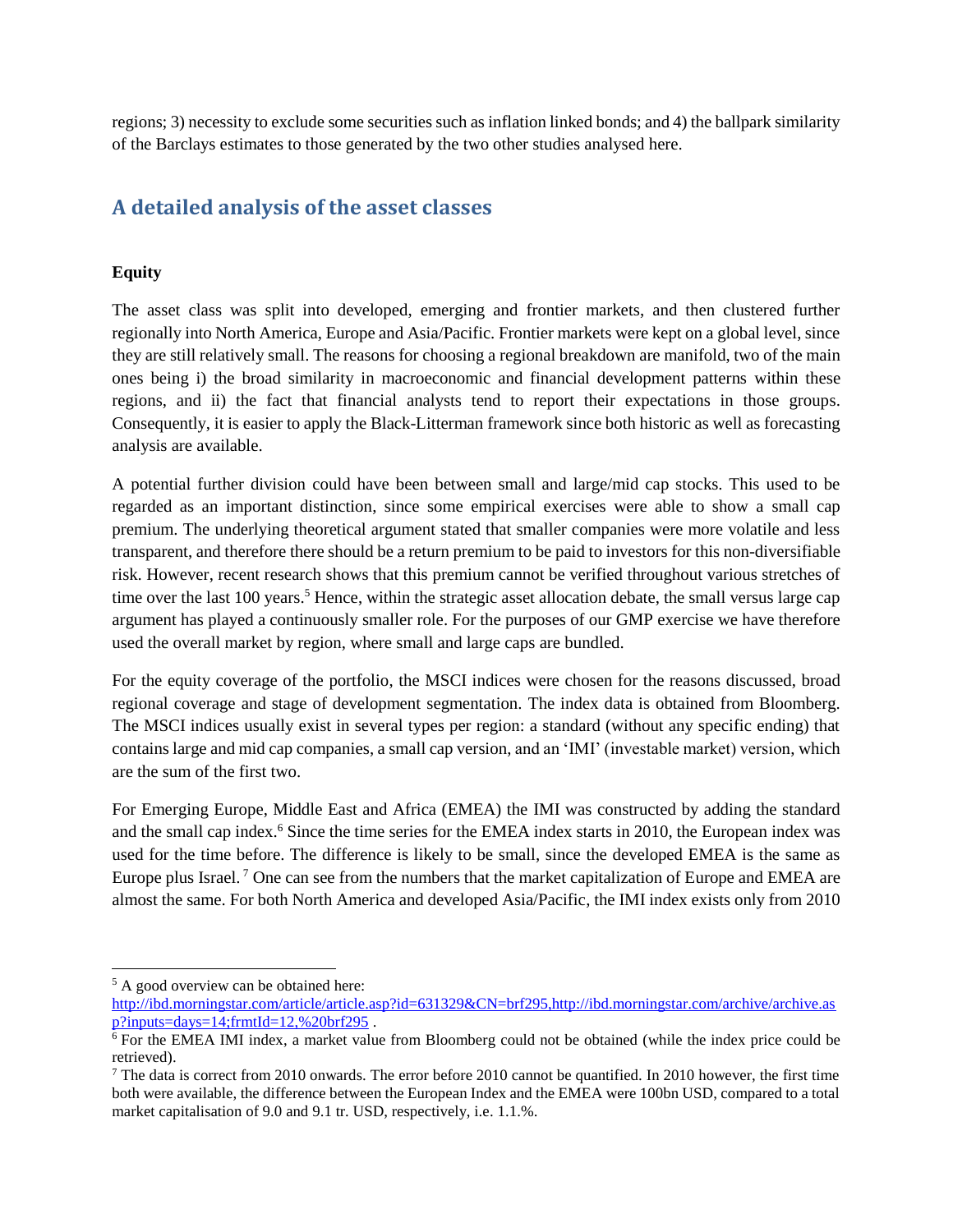onwards. Hence, the IMI was again constructed as described above, using equivalent/similar indices. For frontier markets, the standard and not the IMI index was used, since the later might not be investable<sup>8</sup>.

#### **Private Equity**

Obtaining a clean and easily available estimate of the market value of all private equity investments is hardly possible. For instance, the value of all listed private equity is only roughly a third of the estimated market value. Therefore, we resort to the estimated market value numbers of the research agency 'Preqin', published in their 'Preqin Global Private Equity & Venture Capital Report'. The latest report of 2016 contains their estimate for 'Private equity and venture capital assets under management' for the years 2000- 2015.<sup>9</sup> It should be noted that in each report the last available figure is from June of the latest year, while all historic figures are from December<sup>10</sup>.

#### **Debt**

In debt markets, the asset class granularity can be determined at least along three dimensions: geography, issuer and risk.<sup>11</sup> First, one can group issuers regionally, which tend to have broadly similar business cycles, like Europe or North America. Second, one can classify bonds according to the type of issuer, i.e. sovereigns and corporates (the two most important ones), but also supranational organisations, municipals, mortgage debt etc. Lastly, the default risk can differ, even for the same issuer. For corporates, this is a well-known feature, since they will be sliced in senior and junior debt, and possibly several tranches in between. For government bonds an important distinction is between regular and inflation-linked bonds.

To obtain a reasonable trade-off between tractability and granularity, the following classes are chosen: Asian-Pacific Aggregate Index, Pan-European Aggregate Index, US Aggregate Index, Canada Broad Bond Index, LATAM Broad Index, World Inflation-Linked Securities Index and Global High Yield. The segmentation into the different regions of the Americas was due to the unavailability of a single index. In total, the market capitalisation of the indices add up to almost the value of the Barclays Global Aggregate.

On a first level, following the same segmentation reasoning as for equities, debt markets were split into geographic regions. On the second level though, segmentation did not take place in levels of development, but rather into the more important distinction between classes of risk. Hence, bonds were separated into investment Grade (AAA to BBB in S&P ratings) and high yield (everything below BBB). Since the high yield segment is rather small, it makes sense to group it globally. Lastly, inflation linked bonds constitutes

 $\overline{a}$ 8 The difference between the IMI and the standard version is relatively small at about \$100bn. 9 [https://www.preqin.com/docs/samples/2016-Preqin-Global-Private-Equity-and-Venture-Capital-Report-](https://www.preqin.com/docs/samples/2016-Preqin-Global-Private-Equity-and-Venture-Capital-Report-Sample_Pages.pdf)[Sample\\_Pages.pdf](https://www.preqin.com/docs/samples/2016-Preqin-Global-Private-Equity-and-Venture-Capital-Report-Sample_Pages.pdf)

<sup>10</sup> Form the 2015 report, the numbers from Figure 3.1. have been used, combining 'Unrealized Portfolio Value' and the 'Dry Powder'. For 2016 estimate, return of "S&P Global Listed Private Equity Index USD" (Ticker: GLPEX) from 30.6.2015 to 22.09.2016 is used to extrapolate.

<sup>11</sup> Sometimes also the dimension time is used, i.e. bond with maturities in a certain range. Although the time to maturity is important for yield and risk, this dimension is rarely considered.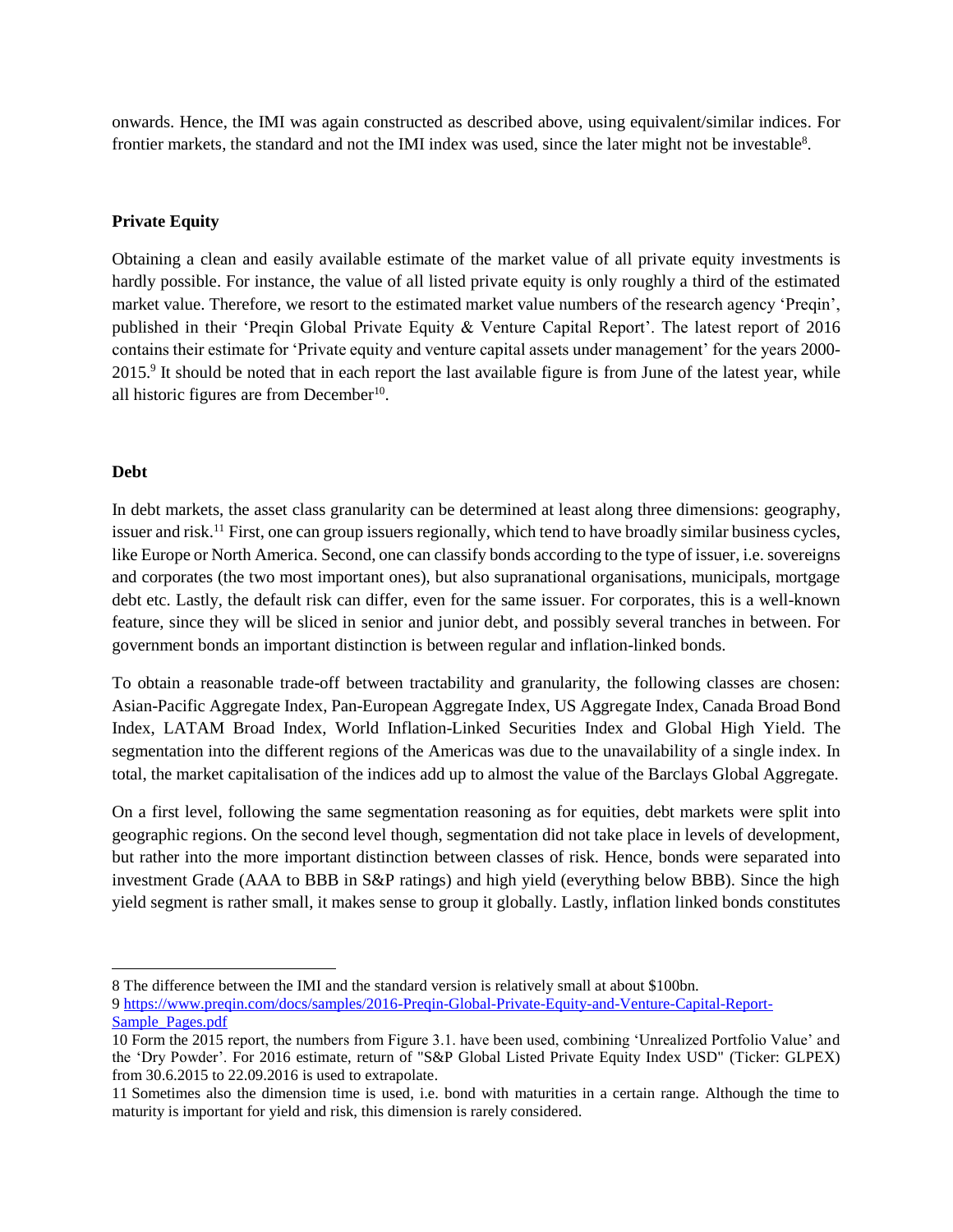a very different asset in terms of risk. Since regional markets are relatively small this asset is aggregated globally.<sup>12</sup>

The most widely used debt indices are the ones provided by Barclays Capital. The market capitalization of the selected debt indices are obtained from DataStream.

#### **Commodities**

 $\overline{\phantom{a}}$ 

Commodities are a very difficult case. The major problem is that a measure like market capitalization does not exist for this asset class. Furthermore, it is unclear how much of the total exposure to commodity risk in the world is already contained in the equity prices: The majority of all commodities are produced by listed companies. The price of their equity is the sum of all discounted future dividends, which depend on the profits, which depend on commodity prices. Hence long-term commodity prices are the major driver for the price of commodity producers' equity. On the other hand, industries that buy commodities to manufacture products have the opposite risk. Higher prices for their inputs increase their costs and, due to higher selling prices, probably decreasing their sales. Hence a major part of the commodity price risk is already incorporated in listed equity. Theoretically, there could be remaining risks for two reasons. First, there are commodity producers that do not have listed equity. Second, companies could sell parts of their risk to other parties using derivatives or long-term contracts. If these parties are not listed companies, wealth management companies, (non-corporate) financial investors, among many others, this fraction of risk is not reflected in the listed equity prices.

It can be assumed that this fraction of risk is rather low. Several sources say that the amount of managed investment assets linked to commodities is around US\$400 billion at the moment.<sup>13</sup> Just to provide a comparative figure, the global amount of produced oil is estimated by several sources to be around 2 trillion USD or more per year.<sup>14</sup> The estimated fraction of the broader commodity production relative to total GDP is about 10% (global GDP was 77 tr. USD in 2014<sup>15</sup>). The amount of global commodities exports reached 6.1 tr. USD in 2011.<sup>16</sup> These figures illustrate that the invested money is only a small fraction of the total global commodity production. Furthermore, the AUM related to commodities are more of an upper threshold, since in the reported AUM figures there are long and short positions held by financial investors, which cancel each other out. Hence, the actual net amount of risk sold by the industry could be lower.<sup>17</sup> For practical purposes of analysing the market size, a commonly used source are the numbers sporadically

 $12$  A regional division was considered, since the majority of these bonds come either from North America or Europe. But on global aggregate data was available in DatasStream, so this idea had to be dropped also for practical reasons. <sup>13</sup> See for example http://www.reuters.com/article/us-commodities-aum-barclays-idUSKCN0OB1ID20150806 or [http://www.commodityfact.org/faqs/.](http://www.commodityfact.org/faqs/)

 $\frac{14}{14}$  See e.g. https://www.iea.org/aboutus/faqs/oil/. The estimated production amount is 35 billion barrels per year. With the recent drop in oil prices this would amount to about 1 trillion USD. However, average prices of the past years, the number is much higher.

<sup>15</sup> See also World Bank: <http://data.worldbank.org/data-catalog/GDP-ranking-table>

<sup>&</sup>lt;sup>16</sup> http://unctad.org/en/pages/InformationNoteDetails.aspx?OriginalVersionID=38.

<sup>&</sup>lt;sup>17</sup> This theoretical argument is given support by some of the results of Bhardwaj, Gorton and Rouwenhorst (2015), who claim that only a fraction of 25-40% of all open interest in futures (which is less than the AUM in commodities) is held by speculators, and that the major fraction is held by hedgers. However, they already point out that their identification is noisy.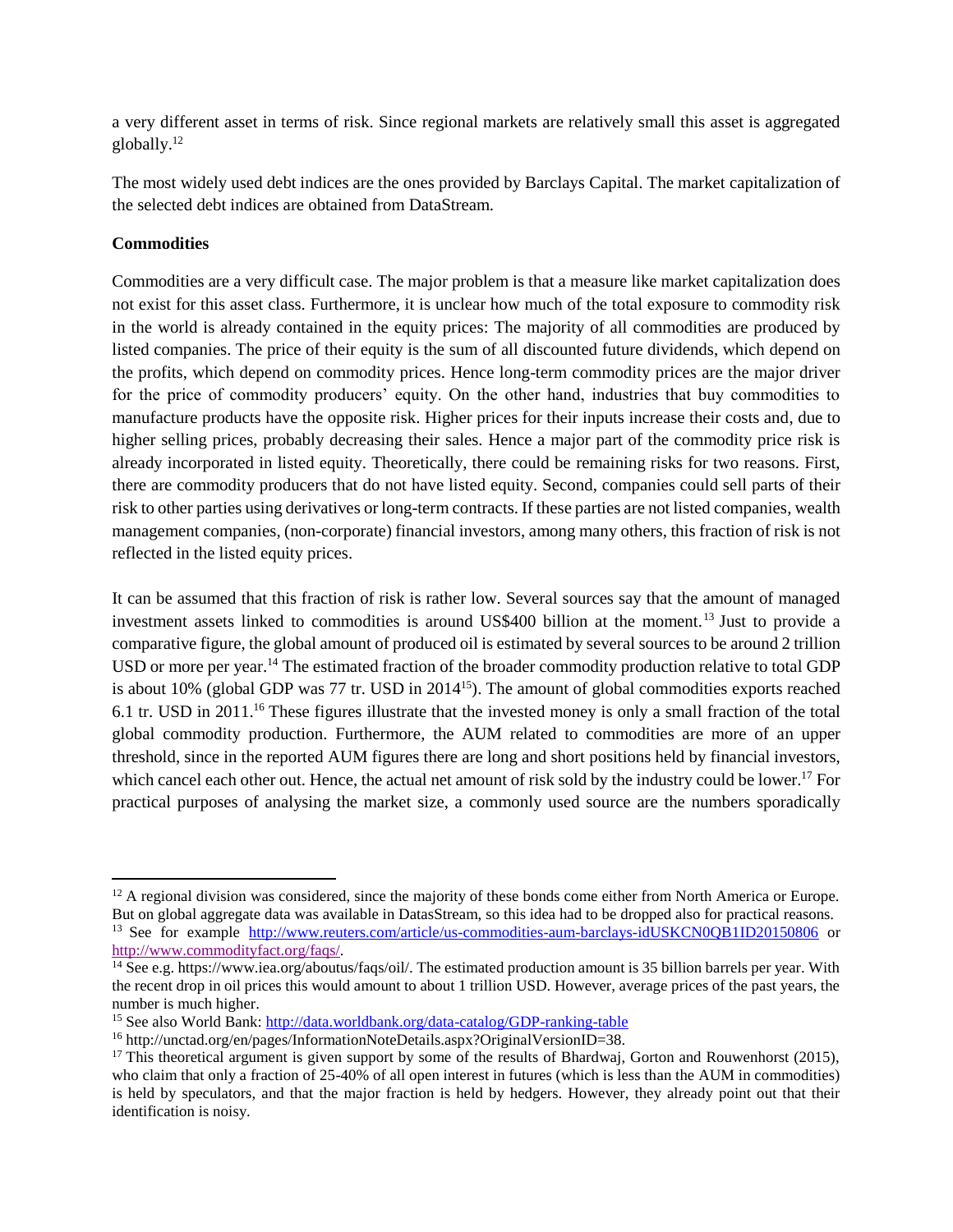provided by Barclays Capital, <sup>18</sup> but a continuous time series is not publicly available.<sup>19</sup> The freely available and often used alternative is compiled by BarclayHedge. They provide a time series of 'CTA Industry - Assets Under Management' on their website.<sup>20</sup> This time series is roughly similar to the data points obtainable from Barclays Capital.<sup>21</sup>

While the actual investment positions in commodities is not very transparent and relatively small, there are some good arguments to still include it as a separate asset class. An important contribution related to returns of commodity prices is presented by Gorton and Rouwenhorst (2006) and the update in Bhardwaj, Gorton and Rouwenhorst  $(2015)$ .<sup>22</sup> They argue that commodities could offer similar returns as equities, but have low or even negative correlations with either stocks or bonds. However, their study has at least two weaknesses. First, they use an equally weighted index of several traded commodities. Some of the very good returns stem from rather small commodities like coca beans. Furthermore, they only use data after 1959. Dwyer, Gardner and Williams (2011) show that real commodity prices have been declining from 1900 to 1970 for oil and from 1900 to the early 2000s for agriculture and metals.

#### **Real estate**

Obtaining a clean and easily available estimate of the market value of all real estate is hardly possible. The value of all listed real estate is only a fraction (about a third) of some estimates of the institutionally owned real estate (and even less of the total real estate). Furthermore, the analysis is complicated by the fact that some of the sources combine both equity and debt related to real estate<sup>23</sup>, while we will focus on the equity part only, so as to avoid potential asset class overlaps.

The paper of Doeswijk et. al. (2014) uses an estimate of 4.0 tr. for 2006 from the real estate specialist of RREEF Real Estate Research, and then it extrapolates missing points by the returns on a global real state index, the 'GPR General PSI Global Index'. As a cross check, the paper references a similar estimate reached in Idzorek, Barad and Meier (2007), who calculate that this measure of the global real-estate market revolves at around USD 4.6 trillion.

For the current exercise, we will use the \$4.0 tr. measure of tradeable real estate (equity) market in 2006 from Doeswijk et. al (2014) as given. At the next step, we will compare it to a readily available and transparent international index, the MSCI World Real Estate index $24$ . Interestingly the market capitalization of that index for the same year only indicates \$834 bn, or a factor 4.8 times smaller. A large part of that difference will be explained by the fact that the index only captures large to mid-cap equity and further

<sup>23</sup> A more detailed review can be found here [http://www.pensionfundsonline.co.uk/content/specialist](http://www.pensionfundsonline.co.uk/content/specialist-outlook/specialist-outlook/the-real-estate-investable-universe-2014/1521)[outlook/specialist-outlook/the-real-estate-investable-universe-2014/1521](http://www.pensionfundsonline.co.uk/content/specialist-outlook/specialist-outlook/the-real-estate-investable-universe-2014/1521)

 $\overline{\phantom{a}}$ <sup>18</sup> These are the figures that are used e.g. here: http://www.reuters.com/article/us-commodities-aum-barclaysidUSKCN0QB1ID20150806 and in several presentations

<sup>&</sup>lt;sup>19</sup> Some of the figures are available on the web, but not all of them. I collected the ones I could find in an Excel sheet. Several presentations include exactly this time series, but only as graph and not the exact numbers.

<sup>&</sup>lt;sup>20</sup> [http://www.barclayhedge.com/research/indices/cta/mum/CTA\\_Fund\\_Industry.html](http://www.barclayhedge.com/research/indices/cta/mum/CTA_Fund_Industry.html)

 $2<sup>1</sup>$  I produced an Excel sheet which compares the two time series and include it into the final file package.

 $22$  There is of course more academic research on commodities. However, much recent research focuses on whether the recent attention to commodities ('financialization') had significant and lasting impact on prices and their volatility.

<sup>&</sup>lt;sup>24</sup> For more details see [https://www.msci.com/resources/factsheets/index\\_fact\\_sheet/msci-world-real-estate](https://www.msci.com/resources/factsheets/index_fact_sheet/msci-world-real-estate-index.pdf)[index.pdf](https://www.msci.com/resources/factsheets/index_fact_sheet/msci-world-real-estate-index.pdf)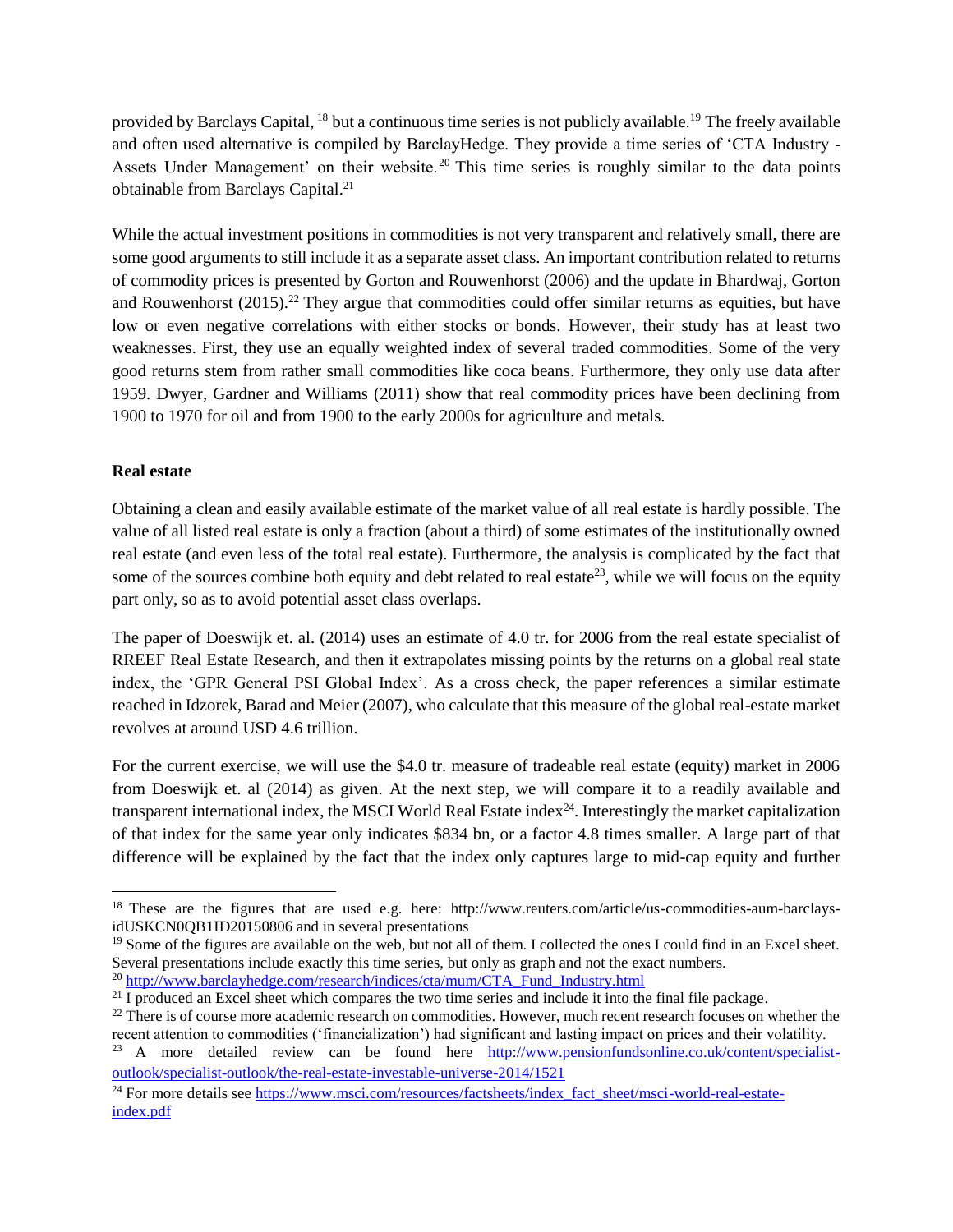exclusions should be explained by illiquidity and availability restrictions. We will assume that to properly capture the global market value of real estate equity, the referenced MSCI index as well as its regional subcategories, North America, Europe, and Asia/Pacific, should be multiplied by a factor of 4.8.

Alternatives to the MSCI World Real Estate Index certainly exist, one of them being the GPR General PSI Global Index, used by Doeswijk et. al. (2014), which shows broadly similar market capitalization. But simplicity of data collection and public availability through standard database providers speak for the MSCI index family.

#### **Other Real Goods/Timber & Forestry**

The increased popularity of timber and forestry as an asset class is evident across groups of investors, including large university endowment funds<sup>25</sup>. Average returns have been high over the last few decades, even better than equity, and at the same time correlations with equities are low or even negative.<sup>26</sup> For example, the average annual return over the past 5, 10 and 20 years has been about 21%, 18% and 10%, respectively.<sup>27</sup> Furthermore, the reasoning for its promising value development is as simple as powerful: The demand will rise in countries that are getting richer, like China, Brazil and other developing countries. At the same time the supply of forest land can be barely increased and might even decrease due to climate change, and there are limits to productivity increases on the supply side.

But the question of investability and tradability is not trivial. Large parts of the forest lands are owned by the state, private companies or rich families, and are traded rarely.<sup>28</sup> The investable part is through traded equity and REITS of companies that invest in land and forests. The S&P Global Timber & Forestry Index is the major index for this asset class. Hence, its market capitalisation is used as proxy. However, with around 100 bn. USD market capitalization it is small in comparison to the other asset class groups.

## **Relative importance of asset classes**

When looking at the final compilation of market capitalization some interesting results and insights can be obtained, particularly when comparing 2006, our first year of data, with 2016. Overall the market capitalization, in current US dollars, increased 75%, going from \$66trn. at the end of 2006 to about \$116trn. at September 2016. In terms of relative weights a few items are noteworthy. The US has clearly maintained a fairly stable prominence in the size and share of the global equity market, at around 22-23%. Europe and advanced Asia, on the other hand, have clearly lost importance, while emerging Asia has increased its share. Furthermore, the asset classes of Private Equity and Frontier Market equity have also increased their weight in the scale. The most salient shift can be noticed when looking at the broad asset classes, debt versus equity: while in 2005 all equities carried a weight of 56% versus a lower 37% for the sum of debt related products, in 2016 we have seen a broad equalization of the two. The overall equity

l <sup>25</sup> See <http://www.bloomberg.com/bw/articles/2012-09-20/can-timber-rebuild-harvards-endowment>

<sup>&</sup>lt;sup>26</sup> See <u>http://commodityhq.com/investing-ideas/guide-to-timber-investment-funds-how-to-invest-in-timber/</u><br> $\frac{27}{47}$ 

<sup>27</sup> [http://www.economist.com/news/britain/21652355-wealthy-investors-are-branching-out-evergreen-new-asset](http://www.economist.com/news/britain/21652355-wealthy-investors-are-branching-out-evergreen-new-asset-class-where-money-grows-trees)[class-where-money-grows-trees](http://www.economist.com/news/britain/21652355-wealthy-investors-are-branching-out-evergreen-new-asset-class-where-money-grows-trees)

 $2<sup>28</sup>$  For some investors like large endowment funds this is not so much a problem, they have the opportunity to invest directly.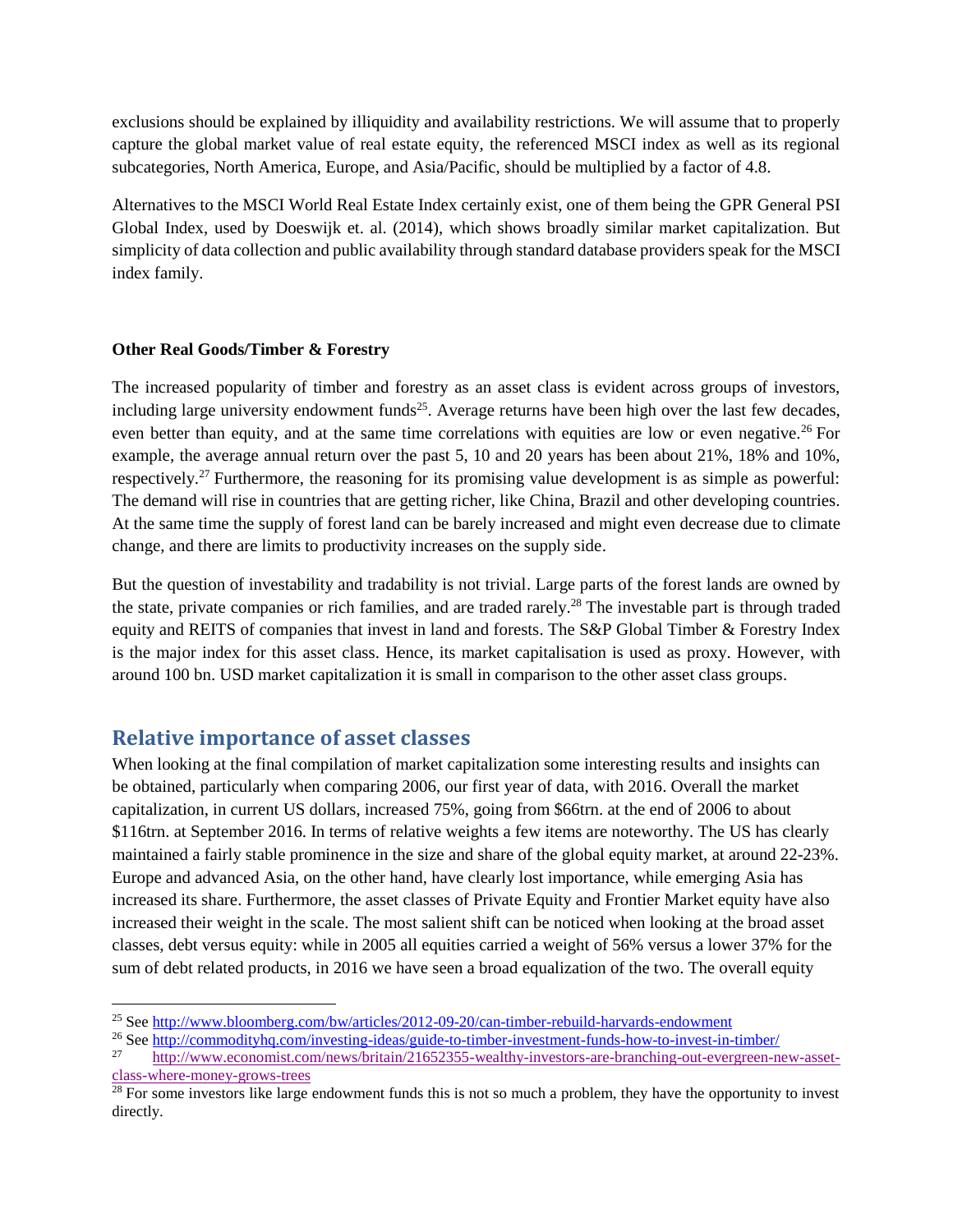market weight fell to 45%, while debt markets increased in relative importance by reaching a level of 44% in 2016. This certainly is not only driven by investors sentiment and reorientation among asset classes, but also reflects the aggressive bond buying programs of various central banks, which rapidly increased valuation and squeezed yields of sovereigns towards unchartered low or even negative territory. It is noteworthy that the US debt market has seen an increase in capitalization of around \$9 trillion, similar to the number on the equity market. Given its lower starting point and an overall smaller market, this means that the US debt market has increased its market share from 13% to 17%. For the Asia-Pacific region, an increase in market share by about 1 percentage point is noticeable, while Europe has actually shrunk its debt market share by the equivalent number. The global inflation linked bond market has more than doubled its size, from about \$1 trillion in 2006 to \$2.6 trillion in 2016.

|                         |                                   | 2006       |       | 2016        |       |
|-------------------------|-----------------------------------|------------|-------|-------------|-------|
| Adv. Markets Equity     | N America                         | 15,466,785 | 23.3% | 25,634,916  | 22.0% |
|                         | Europe                            | 11,187,635 | 16.8% | 11,353,719  | 9.8%  |
|                         | Asia Pacific                      | 5,686,550  | 8.6%  | 7,490,742   | 6.4%  |
| <b>EM Equity</b>        | Asia Pacific                      | 2,582,268  | 3.9%  | 5,662,352   | 4.9%  |
|                         | Americas                          | 806,980    | 1.2%  | 1,045,077   | 0.9%  |
|                         | Europe, Middle East and Africa    | 1,376,811  | 2.1%  | 1,281,136   | 1.1%  |
| <b>Private Equity</b>   | Global                            | 1,694,000  | 2.5%  | 3,939,540   | 3.4%  |
| <b>Frontier Markets</b> | All available                     | $\theta$   | 0.0%  | 274,162     | 0.2%  |
| Debt Markets            | Asian-Pacific Aggregate Index     | 4,451,000  | 6.7%  | 10,471,505  | 9.0%  |
|                         | Pan-European Aggregate Index      | 9,155,977  | 13.8% | 15,052,672  | 12.9% |
|                         | US Aggregate Index                | 8,862,657  | 13.3% | 19,483,992  | 16.7% |
|                         | Canada Broad Bond index           | 261,957    | 0.4%  | 565,392     | 0.5%  |
|                         | <b>LATAM</b>                      | 145,180    | 0.2%  | 438,672     | 0.4%  |
|                         | World Inflation-Linked Bond Index | 995,460    | 1.5%  | 2,639,845   | 2.3%  |
|                         | Global High Yield Index           | 1,019,682  | 1.5%  | 2,385,749   | 2.1%  |
| <b>Real Estate</b>      | N. America                        | 1,796,168  | 2.7%  | 4,178,302   | 3.6%  |
|                         | Europe                            | 711,232    | 1.1%  | 634,443     | 0.5%  |
|                         | Asia Pacific                      | $\theta$   | 0.0%  | 3,338,943   | 2.9%  |
| Other Real Goods        | Timber & Forestry                 | 108,249    | 0.2%  | 137,973     | 0.1%  |
| Commodities             | Oil & Gas, Metals, Agribusiness   | 170,000    | 0.3%  | 333,700     | 0.3%  |
| <b>Sum</b>              |                                   | 66,478,591 | 100%  | 116,342,830 | 100%  |

#### **Table 2: Asset class market value (in millions) and market share**

*Source:* Bloomberg, Datastream and Author's own calculations. 2016 data as of 09/2016.

*Notes:* The dataseries for Frontier Markets equities and Asia-Pacific Real real estate start after 2006 and are entered as zero in this exercise.

### **Market capitalization comparison – a sanity check**

After having clearly delineated how we have put together our global market portfolio, it is important to compare results to similar exercises and thereby conclude basic "sanity checks". Starting with Doeswijk et. al. (2014), Table 2 below compares values for 2012. It is interesting to note that most asset classes roughly match, except for equities. Here the market capitalization calculated by us is about 30% larger, although we use the same index family compiled by MSCI. It appears as if the authors have used only the nominal value of the "free float" securities, instead of the total market capitalization. Nonetheless, the overall market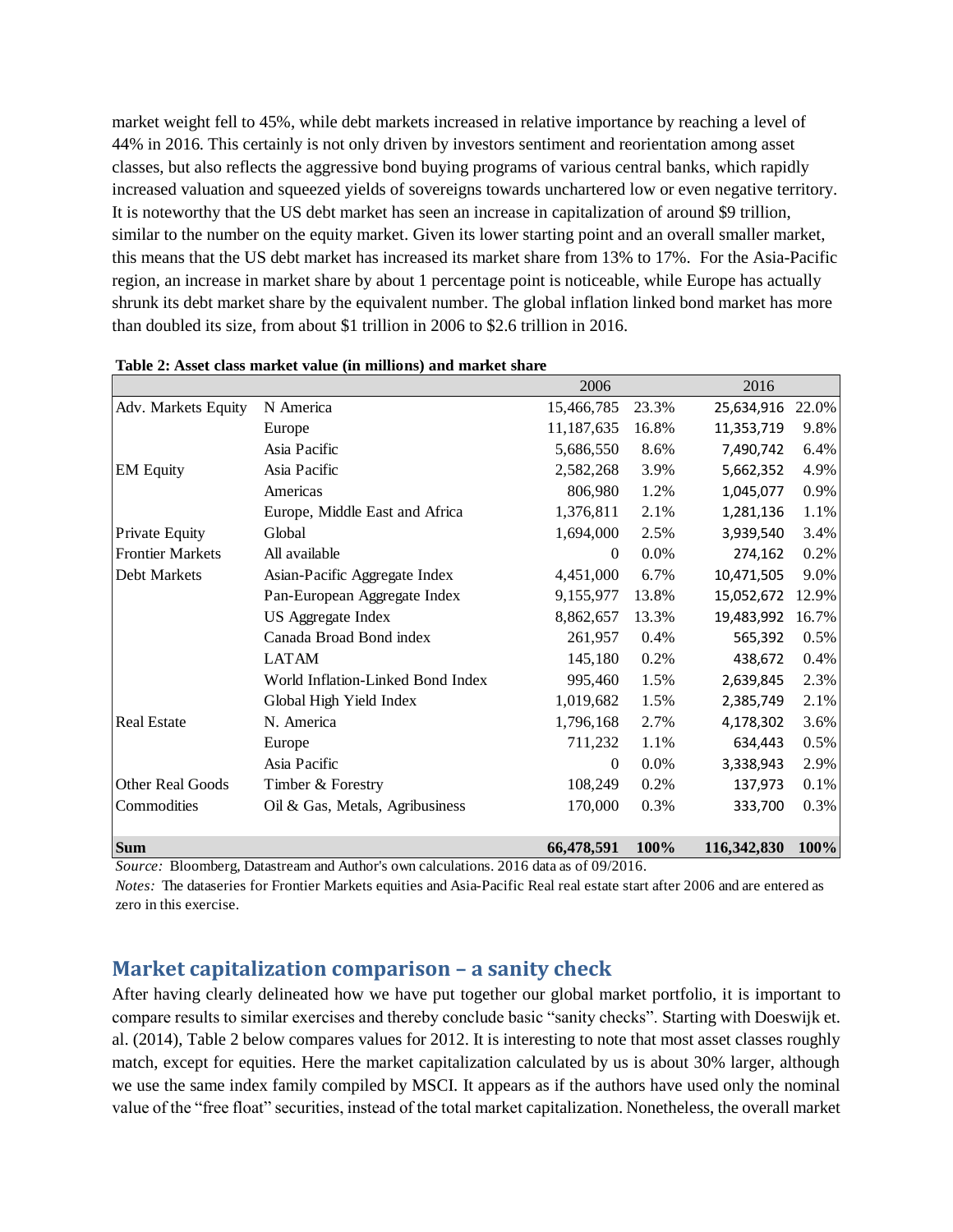|                                              | Values Doeswijk et. al.<br>$(2014)$ , values $2012$ | Matched classes SAALT,<br>values 2012 |
|----------------------------------------------|-----------------------------------------------------|---------------------------------------|
| Equities                                     | 32,920                                              | 43,616                                |
| Private equity                               | 3,270                                               | 3,272                                 |
| Real estate                                  | 4,612                                               | 4,916                                 |
| High yield bonds                             | 1,523                                               | 1,797                                 |
| Emerging market debt                         | 2,681                                               | --                                    |
| Investment-grade credits                     | 16,761                                              | --                                    |
| Government bonds                             | 26,739                                              | $- -$                                 |
| sum: Global Bond                             | 46,181                                              | 43,225                                |
| Inflation-linked bonds                       | 2,062                                               | 2,062                                 |
| <b>Others</b>                                | ---                                                 | 461                                   |
| Global invested multi-asset market portfolio | 90,568                                              | 99,349                                |

### **Table 3: Comparing market capitalization by asset class, in billions of US\$**

## **Table 4: Comparing market capitalization by asset class, in billions of US\$**

|                                                       | Hewitt EnnisKnupp<br>$(2014)$ , values $2014$ | Matched classes<br>SAALT, values 2014 |  |  |
|-------------------------------------------------------|-----------------------------------------------|---------------------------------------|--|--|
| U.S. Equity                                           | 18,190                                        | 25,608                                |  |  |
| Non-U.S. Equity (Developed)                           | 13,850                                        | 18,502                                |  |  |
| <b>Emerging Markets Equity</b>                        | 3,990                                         | 7,577                                 |  |  |
| <b>Frontier Markets Equity</b>                        | 150                                           | 321                                   |  |  |
| Private Equity                                        | 2,520                                         | 3,788                                 |  |  |
| Private (Unlisted) Infrastructure                     | 240                                           |                                       |  |  |
| Timberland                                            | 50                                            |                                       |  |  |
| Private Real Estate Debt                              | 5,800                                         |                                       |  |  |
| Private Real Estate Equity                            | 4,200                                         |                                       |  |  |
| <b>Public Real Estate Equity</b>                      | 1,260                                         |                                       |  |  |
| sum real estate equity                                | 5,460                                         | 7,201                                 |  |  |
| Commodities                                           | 330                                           | 318                                   |  |  |
| <b>High Yield Bonds</b>                               | 1,850                                         | 2,128                                 |  |  |
| <b>Bank Loans</b>                                     | 880                                           |                                       |  |  |
| Emerging Market Bonds (Sovereign; USD)                | 550                                           |                                       |  |  |
| Emerging Market Bonds (Sovereign; Local Currency)     | 1,480                                         |                                       |  |  |
| Emerging Market Bonds (Corporate; USD)                | 680                                           |                                       |  |  |
| <b>Insurance-Linked Securities</b>                    | 20                                            |                                       |  |  |
| U.S. Bonds (Investment Grade)                         | 15,340                                        | 17,609                                |  |  |
| Non-U.S. Bonds (Developed)                            | 22,650                                        |                                       |  |  |
| sum non-US bonds                                      | 25,360                                        | 24,055                                |  |  |
| <b>Inflation-Linked Bonds</b>                         | 2,570                                         | 2,388                                 |  |  |
| Money Market/Cash Equivalents                         | 4,490                                         |                                       |  |  |
| <b>Total Global Invested Capital Market including</b> |                                               |                                       |  |  |
| <b>Hedge Funds</b>                                    | 101,100                                       | 106,528                               |  |  |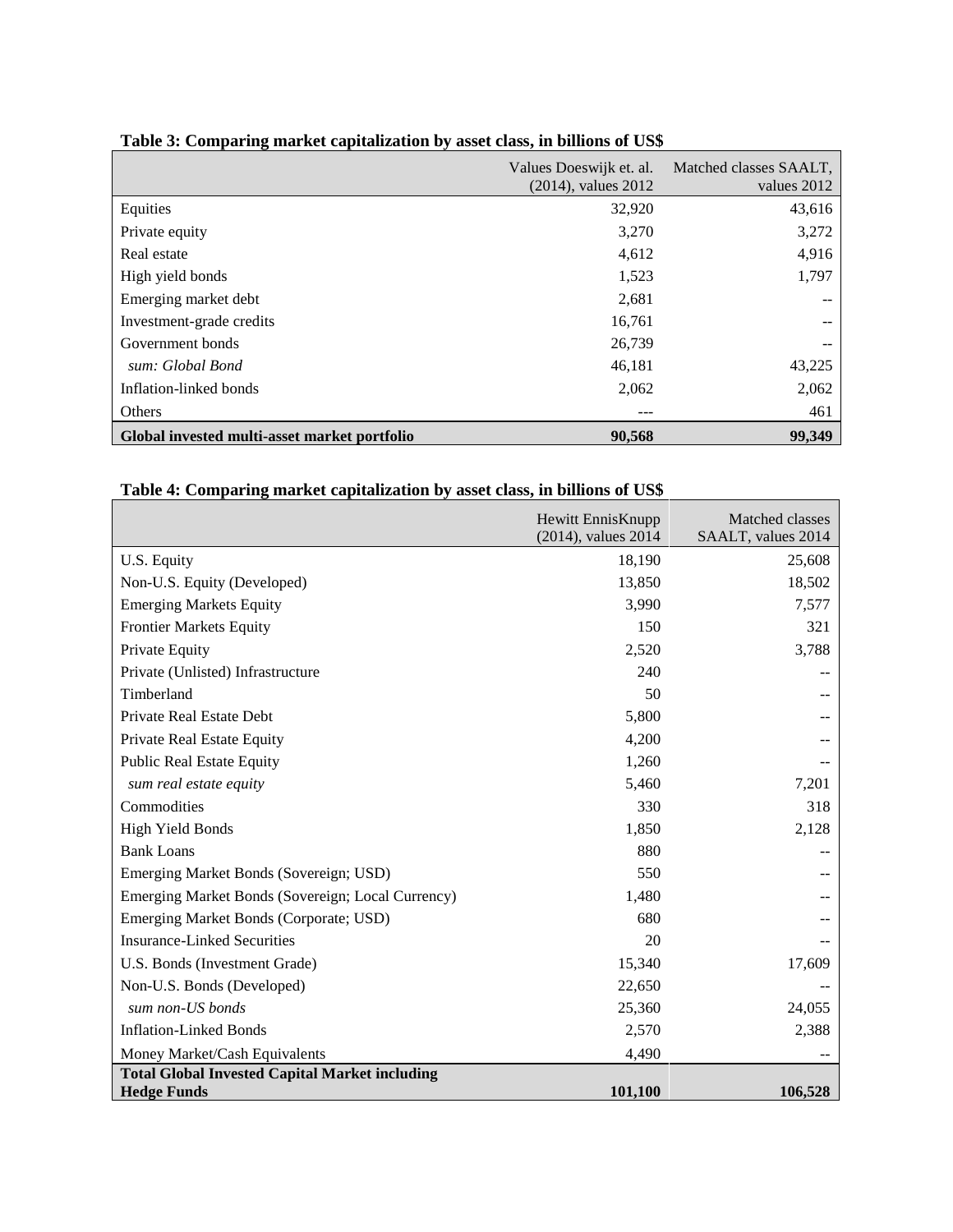portfolio capitalization is broadly similar. Comparing our exercise to the one by Hewitt EnnisKnupp (2014), presented in Table 3 below, delivers a broadly similar pattern. While among most asset classes the differences are limited, our calculations demonstrate a higher market value for equities. Again, while no further details are spelled out, our calculations indicate that the difference could be in using free float versus total capitalization.